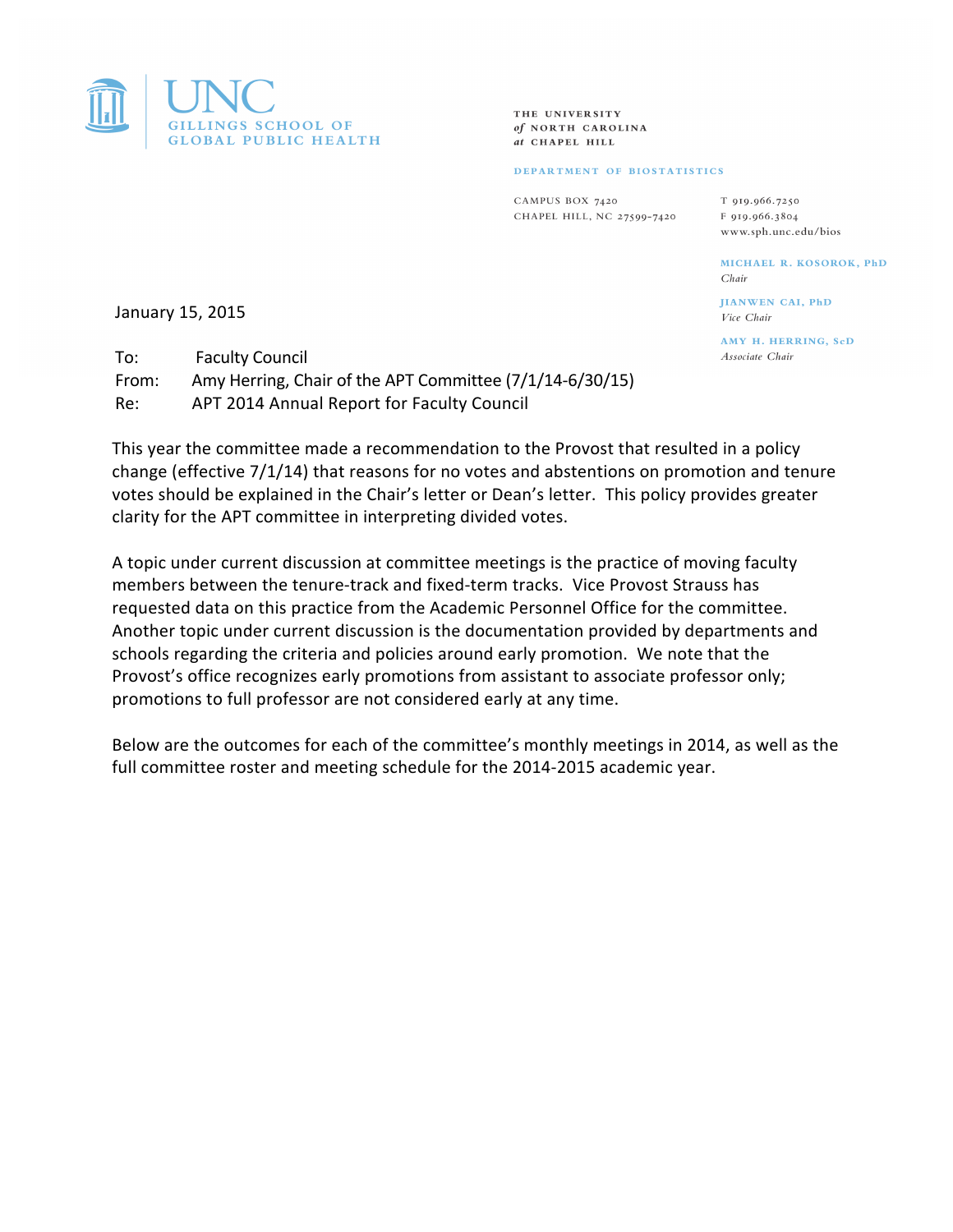| <b>Month</b>                                                   | <b>Number of</b><br><b>Dossiers</b><br>Recommended<br>for Approval* | <b>Number of</b><br><b>Dossiers Not</b><br>Recommended<br>for Approval | <b>Number Returned</b><br>for More<br><b>Information</b> |
|----------------------------------------------------------------|---------------------------------------------------------------------|------------------------------------------------------------------------|----------------------------------------------------------|
| January                                                        | 6                                                                   |                                                                        | 0                                                        |
| February                                                       | 9                                                                   | O                                                                      |                                                          |
| March                                                          | 25                                                                  |                                                                        |                                                          |
| April                                                          | 11                                                                  | 0                                                                      |                                                          |
| May                                                            | 15                                                                  | 0                                                                      |                                                          |
| June                                                           | 13                                                                  | 0                                                                      |                                                          |
| July                                                           | 9                                                                   | O                                                                      |                                                          |
| August                                                         | 13                                                                  | 0                                                                      |                                                          |
| September                                                      | 3                                                                   | ი                                                                      | 0                                                        |
| October                                                        | 5                                                                   | 0                                                                      |                                                          |
| November                                                       | 4                                                                   | O                                                                      |                                                          |
| December<br>* A A a family compared as a stranger and compared | 9                                                                   |                                                                        |                                                          |

**Annual APT Committee Report: 2014 Monthly Meeting Recomendations**

*\* Majority not against approval*

In 2014, the committee reviewed 123 dossiers. Five dossiers were returned for more information, and the final recommendations to the Provost were in favor of approving 122 dossiers and against approving one dossier. In 2013, the committee reviewed 161 dossiers. Three were returned for more information, and the final recommendations to the Provost were in favor of approving 159 dossiers and against approving two dossiers.

Of the 123 dossiers reviewed in 2014, 63 involved promotion to associate professor with tenure. Of these 63 dossiers, 6 were early promotions, and the committee recommended that 5 of these 6 be approved by the Provost.

| Term | <b>Name</b>           | Department/School                         | <b>Division</b>     |
|------|-----------------------|-------------------------------------------|---------------------|
| 2017 | Farber-Petes, Rosann  | Pathology & Lab Medicine/Genetics         | HA                  |
| 2017 | Mumby, Dennis         | <b>Communication Studies</b>              | AA                  |
| 2017 | Muller, Eric          | Law                                       | <b>Prof Schools</b> |
| 2017 | Thorp, John           | OB-GYN, Maternal & Child Health           | HА                  |
| 2016 | Gordon-Larsen, Penny  | <b>Nutrition</b>                          | <b>Prof Schools</b> |
| 2016 | Kingsolver, Joel      | <b>Biology</b>                            | AA                  |
| 2016 | Smith, Jessica        | <b>School of Government</b>               | <b>Prof Schools</b> |
| 2016 | Tepper, Joel          | <b>Radiation Oncology</b>                 | HA                  |
| 2015 | Corbie-Smith, Giselle | Social Medicine                           | HA                  |
| 2015 | Herring, Amy          | <b>Biostatistics</b>                      | <b>Prof Schools</b> |
| 2015 | Matchinske, Megan     | <b>English and Comparative Literature</b> | AA                  |
| 2015 | McReynolds, Louise    | History                                   | AA                  |

## **APT Committee Roster for Academic Year 2013-2014**